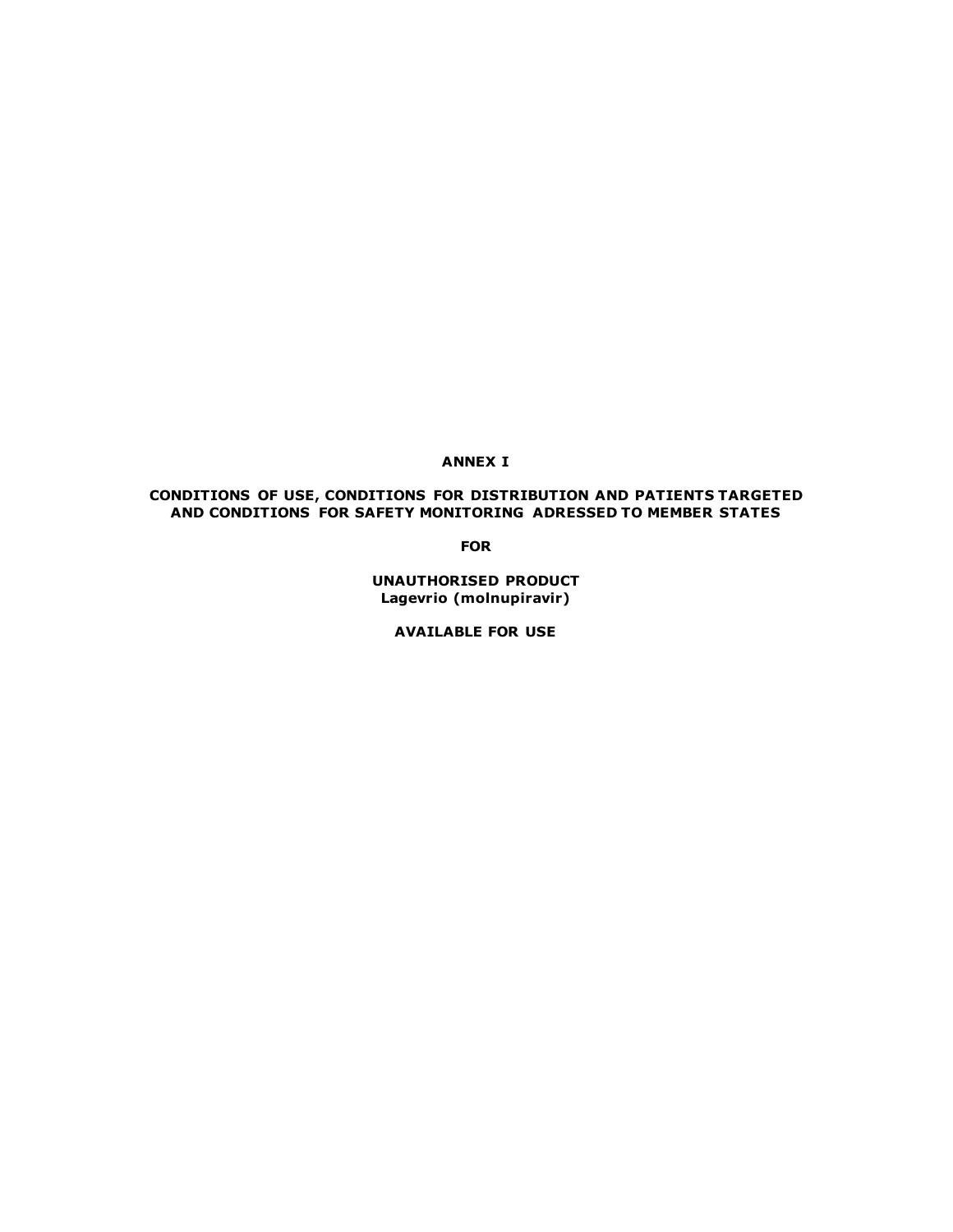## **1. MEDICINAL PRODUCT FOR USE**

- **Name of the medicinal product for use: Lagevrio**
- **Active substance(s): molnupiravir**
- **Pharmaceutical form: Capsule**
- **Route of administration: Oral Use**
- **Strength: 200 mg**

# **2. NAME AND CONTACT DETAILS OF THE COMPANY**

Merck Sharp & Dohme B.V. Waarderweg 39 2031 BN Haarlem The Netherlands

[Contact details will be added at the National level]

### **3. TARGET POPULATION**

Lagevrio is indicated for the treatment of COVID-19 in adults who do not require supplemental oxygen and who are at increased risk of progressing to severe COVID-19. See section 6.

#### **4. CONDITIONS FOR DISTRIBUTION**

Medicinal product subject to medical prescription.

# **5. CONDITIONS OF USE**

### **5.1 Posology**

#### **Dosing recommendations and treatment duration**

The recommended dose of Lagevrio is 800 mg (four 200 mg capsules) taken orally every 12 hours for 5 days.

Lagevrio should be administered as soon as possible after a diagnosis of COVID-19 has been made and within 5 days of symptom onset.

#### **Specific populations**

#### *Paediatric population*

The safety and efficacy of Lagevrio in patients below 18 years of age have not yet been established. No data are available.

*Elderly* No dose adjustment of Lagevrio is required.

*Renal impairment* No dose adjustment of Lagevrio is required. See section 5.3.

*Hepatic impairment* No dose adjustment of Lagevrio is required. See section 5.3.

#### **Method of administration**

For oral use. Lagevrio 200 mg capsules can be taken with or without food.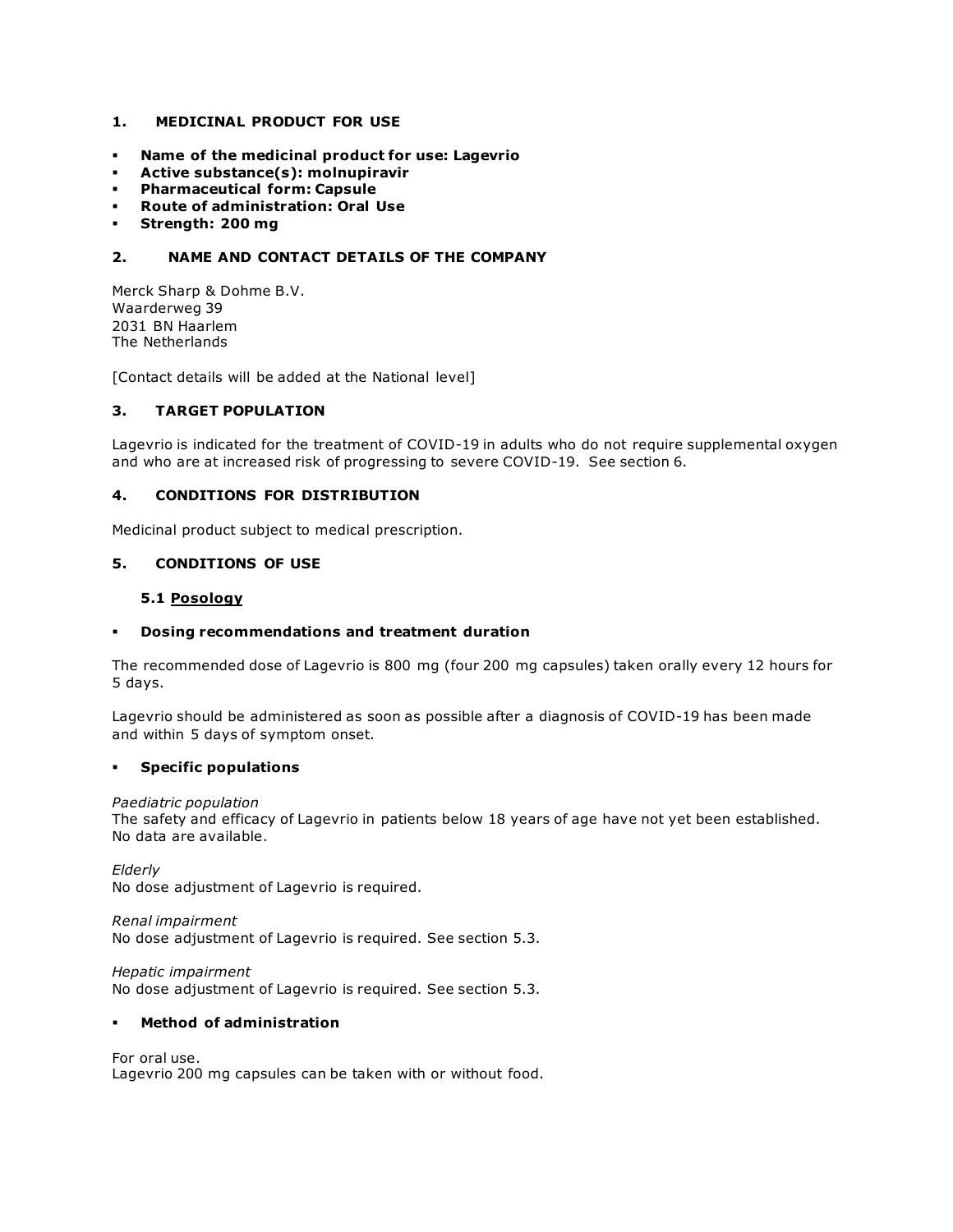Patients should be advised to swallow the capsules whole and not to open, break, or crush the capsule.

## **5.2 Contraindications**

Hypersensitivity to the active substance or to any of the excipients (see section 5.11).

## **5.3 Special warnings and precautions for use**

### Renal and hepatic impairment

Patients with severe renal impairment were excluded from clinical trials. There is limited experience of the use of molnupiravir in persons with any degree of hepatic impairment.

### Sodium

This medicinal product contains less than 1 mmol sodium (23 mg) per dose, that is to say, essentially 'sodium-free'.

## **5.4 Interaction with other medicinal products and other forms of interaction**

No clinical interaction studies have been performed with molnupiravir. No substantial risks for clinically important drug interactions when dosing with molnupiravir 800 mg every 12 hours for 5 days have been identified based on the limited available in-vitro data.

## **5.5 Pregnancy and lactation**

### **Women of childbearing potential**

Women of childbearing potential must use effective contraception for the duration of treatment and for 4 days after the last dose of Lagevrio.

## **Pregnancy**

There are no data from the use of Lagevrio in pregnant women. Studies in animals have shown reproductive toxicity. Oral administration of molnupiravir to pregnant rats during the period of organogenesis resulted in embryofetal lethality and teratogenicity at 7.5 times the human NHC exposures at the recommended human dose (RHD) and reduced foetal growth at  $\geq$  2.9 times the human N-hydroxycytidine (NHC) exposure at the RHD.

Oral administration of molnupiravir to rabbits during the period of organogenesis resulted in reduced foetal body weights at 18 times the human NHC exposure at the RHD. The safety margin at the NOAEL to human NHC exposure is 0.8 times and 6.5 times at the RHD in rats and rabbits, respectively. Although maternal toxicity was observed in both rats and rabbits at all dose levels in which developmental toxicity occurred, a substance-related effect cannot be excluded.

Lagevrio is not recommended during pregnancy and in women of childbearing potential not using effective contraception.

## **Breast-feeding**

It is unknown whether Lagevrio or any of the components of Lagevrio are present in human milk, affect human milk production, or have effects on the breastfed infant. Animal lactation studies with molnupiravir have not been conducted.

Based on the potential for adverse reactions on the breastfeeding infant from Lagevrio, breast-feeding should be interrupted during treatment and for 4 days after the last dose of Lagevrio.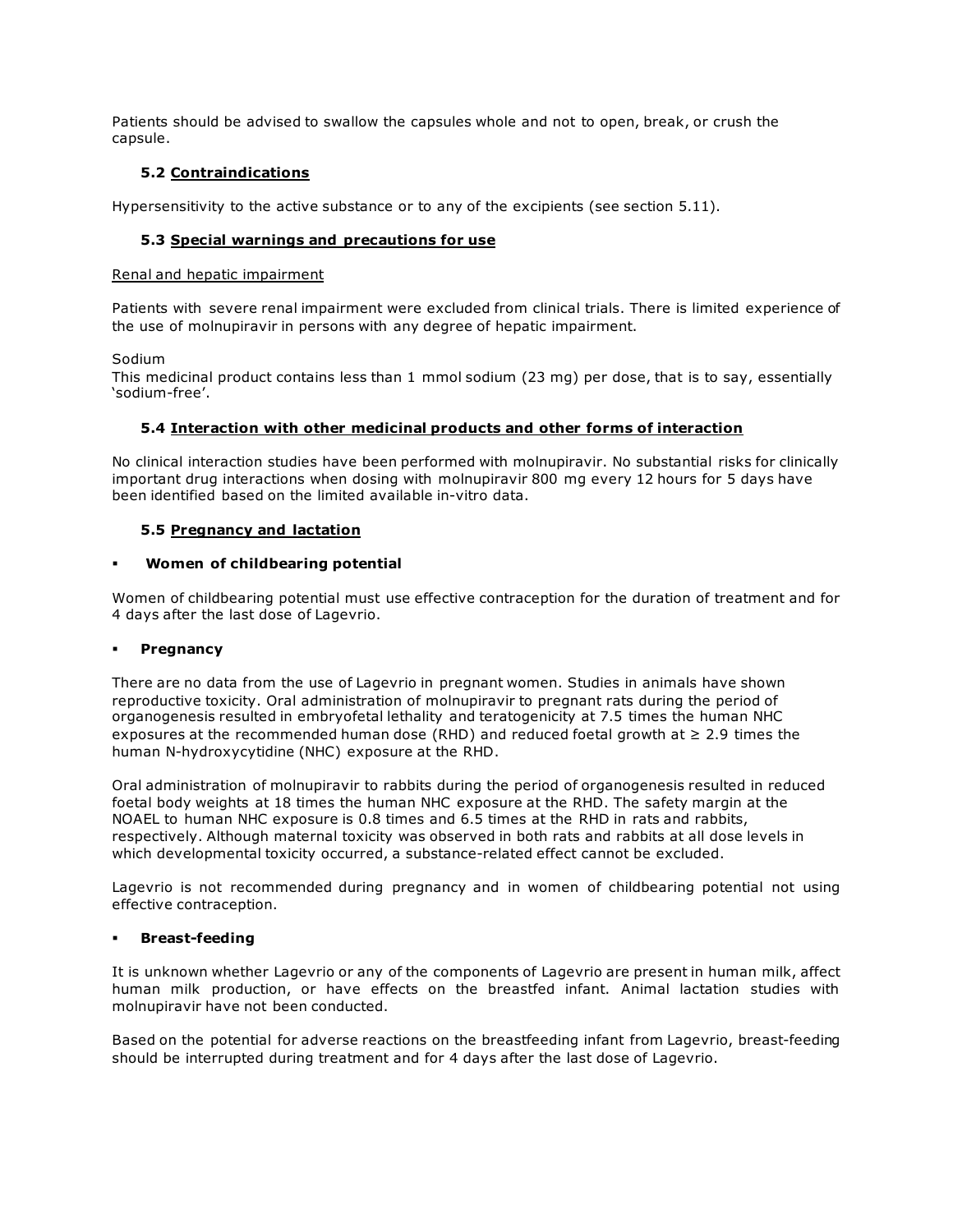### **Fertility**

No human data on the effect of molnupiravir on fertility are available. There were no effects on female or male fertility in rats at approximately 2 and 6 times the human NHC exposure at the RHD respectively.

### **5.6 Incompatibilities**

Not applicable.

### **5.7 Overdose**

There is no human experience of overdosage with Lagevrio. Treatment of overdose with Lagevrio should consist of general supportive measures including the monitoring of the clinical status of the patient. Haemodialysis is not expected to result in effective elimination of NHC.

## **5.8 Shelf life**

18 months

### **5.9 Storage conditions**

This medicinal product does not require any special storage conditions. Store in the original package.

### **5.10 Special precautions for disposal**

Any unused medicinal product or waste material should be disposed of in accordance with local requirements.

### **5.11 List of excipients**

Capsule content: Croscarmellose sodium Hydroxypropyl cellulose Magnesium stearate Microcrystalline cellulose Purified water

Capsule shell: Hypromellose Titanium dioxide Red iron oxide

Printing ink: Potassium hydroxide Shellac Titanium dioxide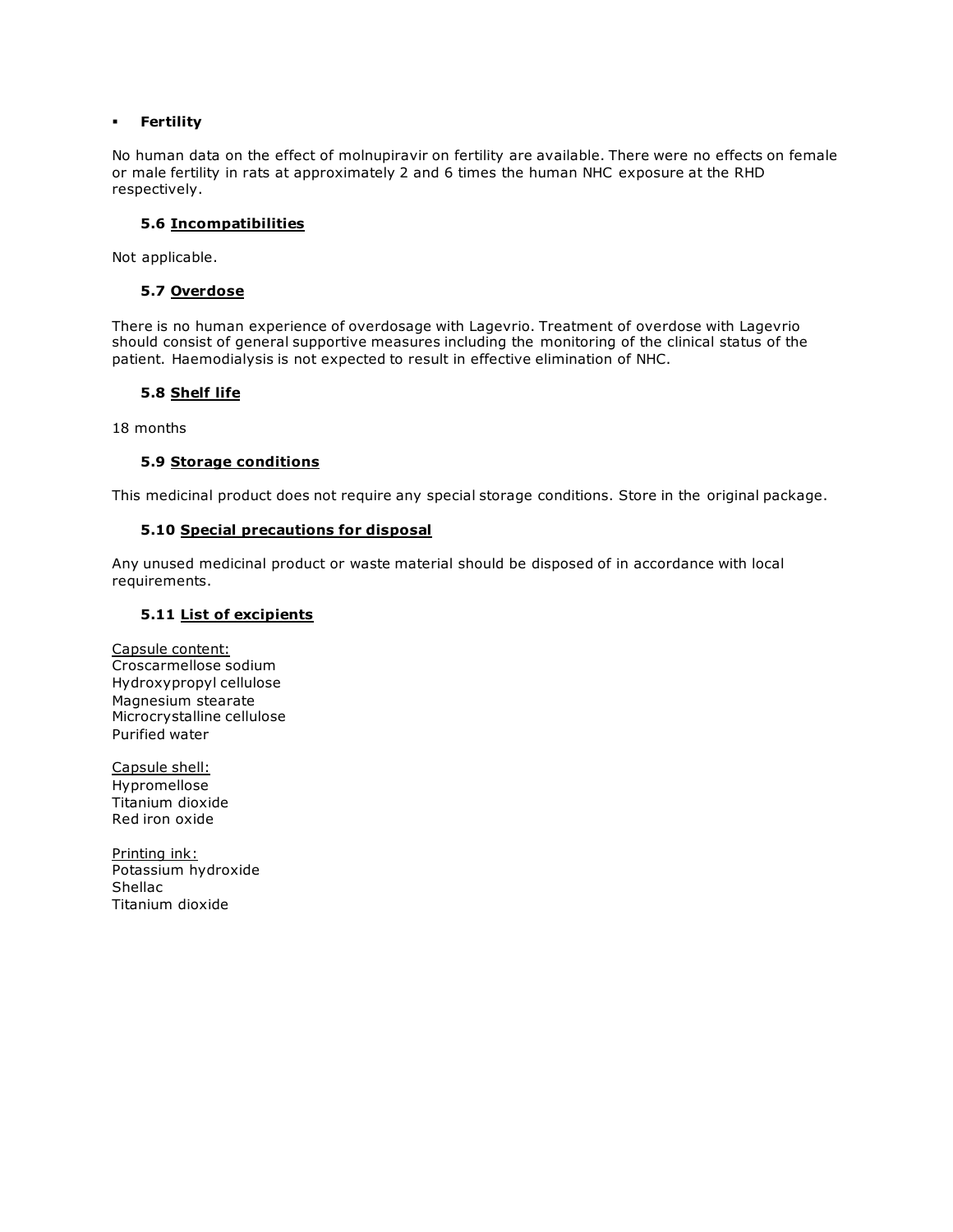## **6. OTHER INFORMATION**

### **Undesirable effects**

### Summary of the safety profile

The most common adverse reactions reported during treatment with 800 mg every 12 hours for 5 days and during 14 days after the last dose were diarrhoea (3%), nausea (2%), dizziness (1%) and headache (1%) all of which were Grade 1 (mild) or Grade 2 (moderate).

### Tabulated list of adverse reactions

The adverse reactions are listed below by system organ class and frequency. Frequencies are defined as follows: Very common (≥1/10); common (≥1/100 to <1/10); uncommon (≥1/1,000 to <1/100); rare (≥1/10,000 to <1/1,000).

| 1 avic 1. Tavulatcu 113t vi auvci 3c Tcactiviis |                         |  |  |  |
|-------------------------------------------------|-------------------------|--|--|--|
| Frequency                                       | <b>Adverse Reaction</b> |  |  |  |
| Nervous sytem disorders                         |                         |  |  |  |
| Common                                          | dizziness, headache     |  |  |  |
| Gastrointestinal disorders                      |                         |  |  |  |
| Common                                          | diarrhoea, nausea       |  |  |  |
| Uncommon                                        | vomiting                |  |  |  |
| Skin and subcutaneous tissue disorders          |                         |  |  |  |
| Uncommon                                        | rash, urticaria         |  |  |  |
|                                                 |                         |  |  |  |

## **Table 1: Tabulated list of adverse reactions**

### Reporting of suspected adverse reactions

Reporting suspected adverse reactions after authorisation of the medicinal product is important. It allows continued monitoring of the benefit/risk balance of the medicinal product. Healthcare professionals are asked to report any suspected adverse reactions via the national reporting system listed in [Appendix V.](http://www.ema.europa.eu/docs/en_GB/document_library/Template_or_form/2013/03/WC500139752.doc)

## **Summary of relevant pharmacological properties**

#### Mechanism of action

Molnupiravir is a prodrug that is metabolised to the ribonucleoside analogue N - hydroxycytidine (NHC). NHC distributes into cells where it is phosphorylated to form the pharmacologically active ribonucleoside triphosphate (NHC-TP). NHC-TP incorporation into viral RNA by the viral RNA polymerase results in an accumulation of errors in the viral genome leading to inhibition of replication. This mechanism of action is referred to as viral error catastrophe.

### Antiviral Activity

NHC was active in cell culture assays against SARS-CoV-2 with 50% effective concentrations (EC50) ranging between 0.67 to 2.66 µM in A-549 cells and 0.32 to 2.03 µM in Vero E6 cells. NHC had similar activity against SARS-CoV-2 variants B.1.1.7 (Alpha), B.1351 (Beta), P.1 (Gamma) and B.1.617.2 (Delta) with EC50 values of 1.59, 1.77 and 1.32 and 1.68 µM, respectively.

#### Resistance

Studies to evaluate resistance to NHC with SARS-CoV-2 in cell culture and in clinical studies have not been completed. In-vitro resistance selection studies with other coronaviruses (Murine Hepatitis Virus and MERS-CoV) showed a low likelihood of resistance development to NHC. Following 30 passages in cell culture only a 2-fold decrease in susceptibility was observed and no NHC resistance-associated amino acid substitutions were identified. NHC retained activity *in vitro* against SARS-CoV-2 and recombinant mouse hepatitis virus with polymerase substitutions (e.g. F480L, V557L and E802D) associated with decreased remdesivir sensitivity, indicating a lack of cross-resistance.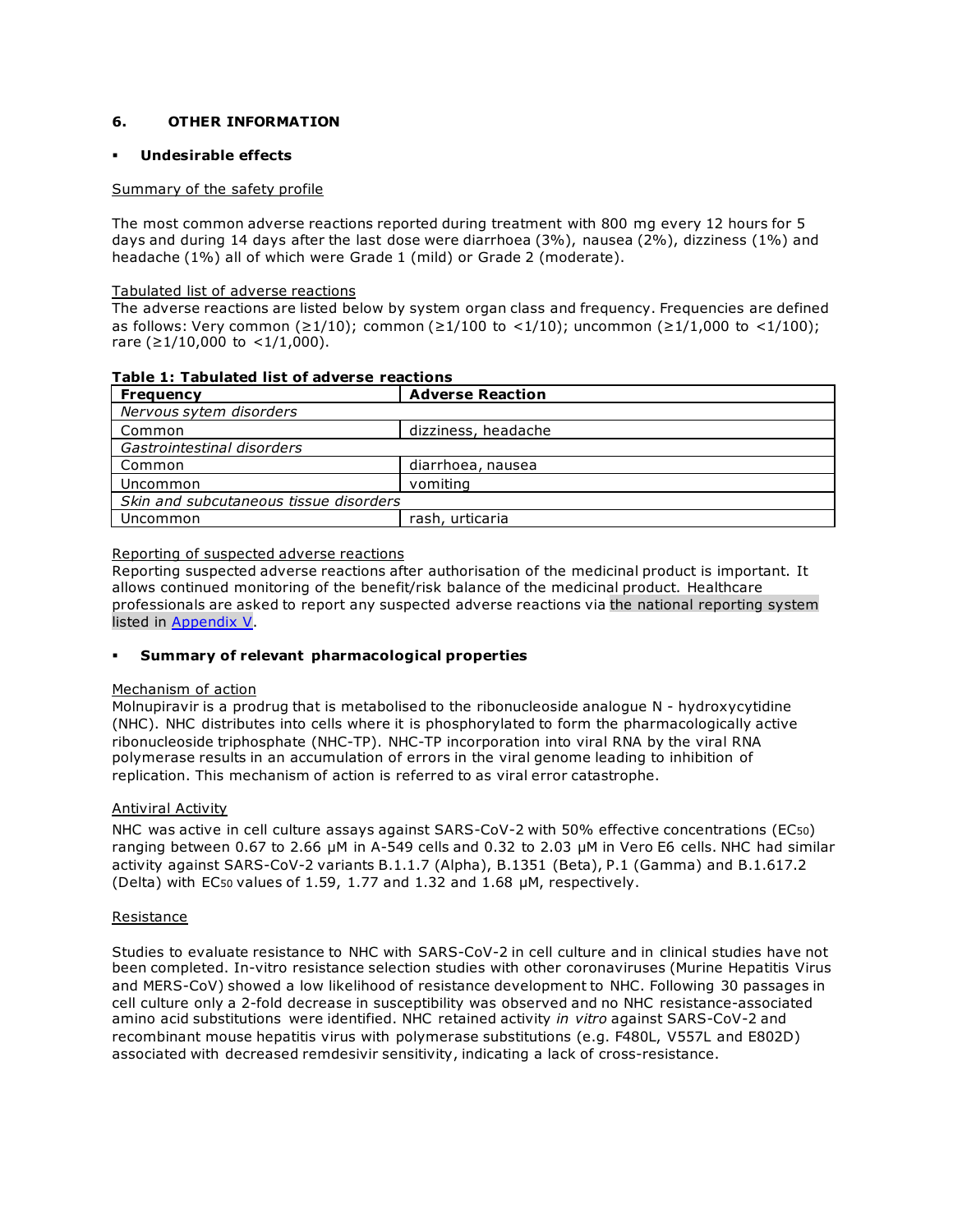#### **Summary of relevant Clinical properties**

#### Clinical efficacy and safety

Clinical data are based on an interim analysis of data from 775 randomised subjects in the Phase 3 MOVe-OUT trial. MOVe-OUT was a randomised, double blind and placebo-controlled trial in nonhospitalised adult patients with laboratory-confirmed COVID-19.

Eligible patients had not been vaccinated against SARS-CoV-2 and had symptom onset within 5 days of enrolment. At study entry, patients were not receiving supplemental oxygen and had at least one of the protocol-listed risk factors for progression to severe COVID-19 (60 years of age or older, diabetes, obesity [BMI >30], chronic kidney disease, serious heart conditions, chronic obstructive pulmonary disease or active cancer). Subjects were randomised 1:1 to receive 800 mg of Lagevrio or placebo orally every 12 hours for 5 days.

At baseline the median age was 44 years (range: 18 to 88 years); 14% of patients were 60 years of age or older and 3% were over 75 years of age; 52% were male; 52% were White, 6% Black or African American and 2% Asian; 58% were Hispanic or Latino. Forty-nine percent of subjects received Lagevrio or placebo within 3 days of COVID-19 symptom onset. The most common risk factors were obesity (77%), 60 years of age or older (14%) and diabetes (14%). Overall, baseline demographic and disease characteristics were well balanced between the treatment arms.

Table 2 provides the results of the primary endpoint (the percentage of subjects who were hospitalised or died through Day 29 due to any cause).

|                                                                      | Lagevrio<br>$(N=385)$<br>n(%) | <b>Placebo</b><br>$(N=377)$<br>n(%) | <b>Risk</b><br>difference*<br>(95% CI) | $p$ -value <sup><math>\dagger</math></sup> |
|----------------------------------------------------------------------|-------------------------------|-------------------------------------|----------------------------------------|--------------------------------------------|
| All-cause<br>hospitalisation or death<br>through Day $29^{\ddagger}$ | 28 (7.3%)                     | 53 (14.1%)                          | $-6.8$<br>$(-11.3, -2.4)$              | 0.0012                                     |
| Hospitalisation                                                      | 28 (7.3%)                     | 52 (13.8%)                          |                                        |                                            |
| Death                                                                | $0(0\%)$                      | $8(2.1\%)$                          |                                        |                                            |
| Unknown <sup>§</sup>                                                 | $0(0\%)$                      | $1(0.3\%)$                          |                                        |                                            |

### **Table 2: Interim Efficacy Results in Non-Hospitalised Adults with COVID-19**

\* Risk difference of molnupiravir-placebo based on Miettinen and Nurminen method stratified by time of COVID-19 symptom onset (≤3 days vs. >3 [4-5] days). Relative risk reduction of molnupiravir compared to placebo is 52% (95% CI: 33%, 80%) based on the Cochran-Mantel-Haenszel method stratified by time of COVID-19 symptom onset ( $\leq$ 3 days vs. >3 [4-5] days).

 $\frac{+}{+}$  1-sided p-value

Defined as ≥24 hours of acute care in a hospital or an acute care facility (e.g., emergency room).

 $\frac{6}{3}$  Subjects with unknown status at Day 29 are counted as having an outcome of all-cause hospitalization or death in the efficacy analysis.

Note: All subjects who died through Day 29 were hospitalised prior to death.

Efficacy results were consistent across sub-groups including age (>60 years), at risk medical conditions (e.g., obesity, diabetes) and SARS-CoV-2 variants. In the subgroup of subjects positive for SARS-CoV-2 antibodies at baseline (approximately 18%; reflecting current or prior infection), there was no difference for the primary endpoint between the molnupiravir and placebo groups.